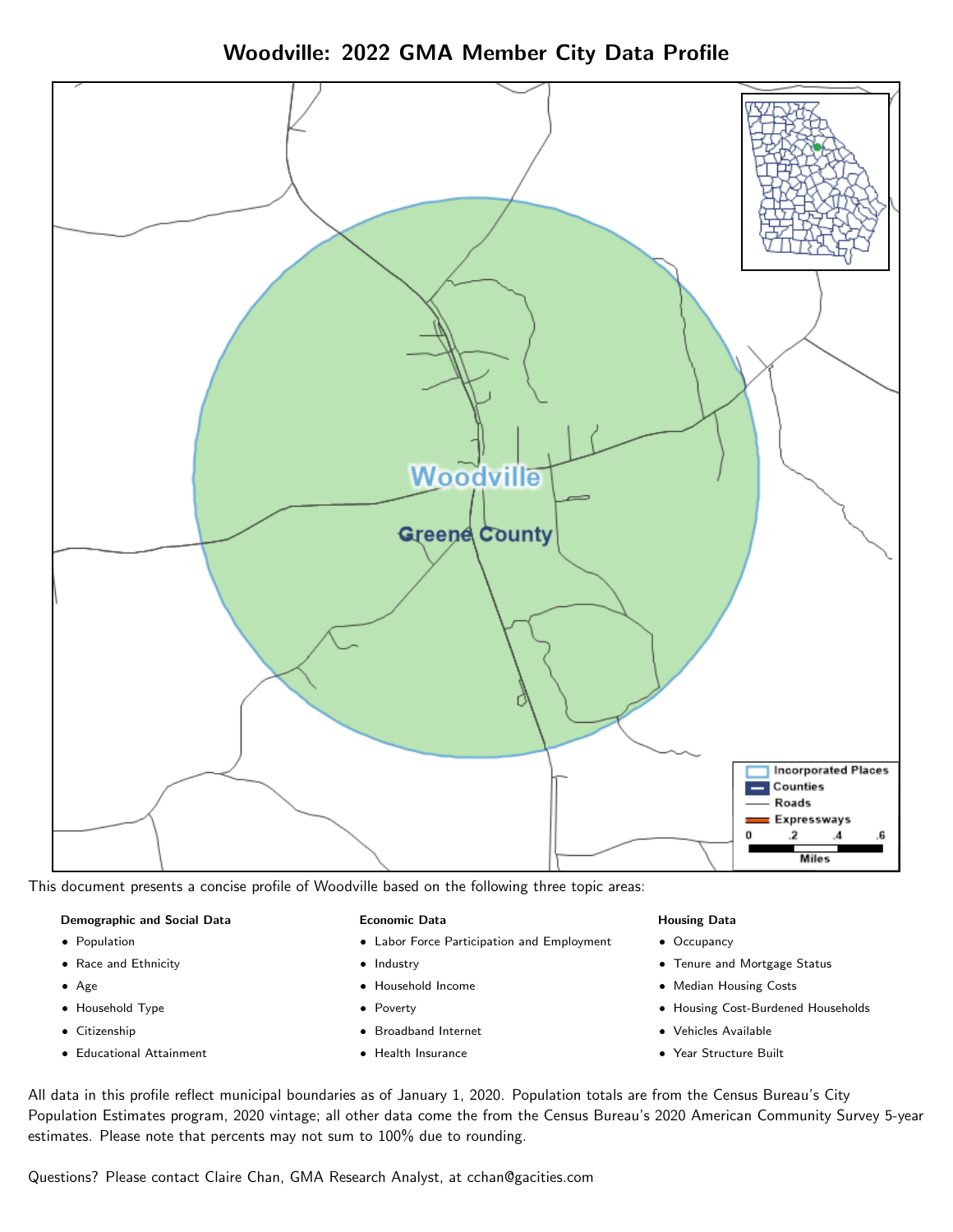# Woodville: Demographic and Social



Age

**Citizenship** 

0% 2% 4% 6% 8% 10% Male **Female** 10% 8% 6% 4% 2% 85 and over 80-84 75-79 70-74 65-69 60-64 55-59 50-54 45-49 40-44 35-39 30-34 25-29 20-24 15-19  $10-14$ 5-9 Under 5

Native Born 100%

Race and Ethnicity



Source: U.S. Census Bureau, City Population Estimates, 2020 vintage Source: American Community Survey, 2020 5-year estimates, table B03002

## Household Type



Source: American Community Survey, 2020 5-year estimates, table B01001 Source: American Community Survey, 2020 5-year estimates, table B11001

### Educational Attainment



Source: American Community Survey, 2020 5-year estimates, table B05002 Source: American Community Survey, 2020 5-year estimates, table B15002

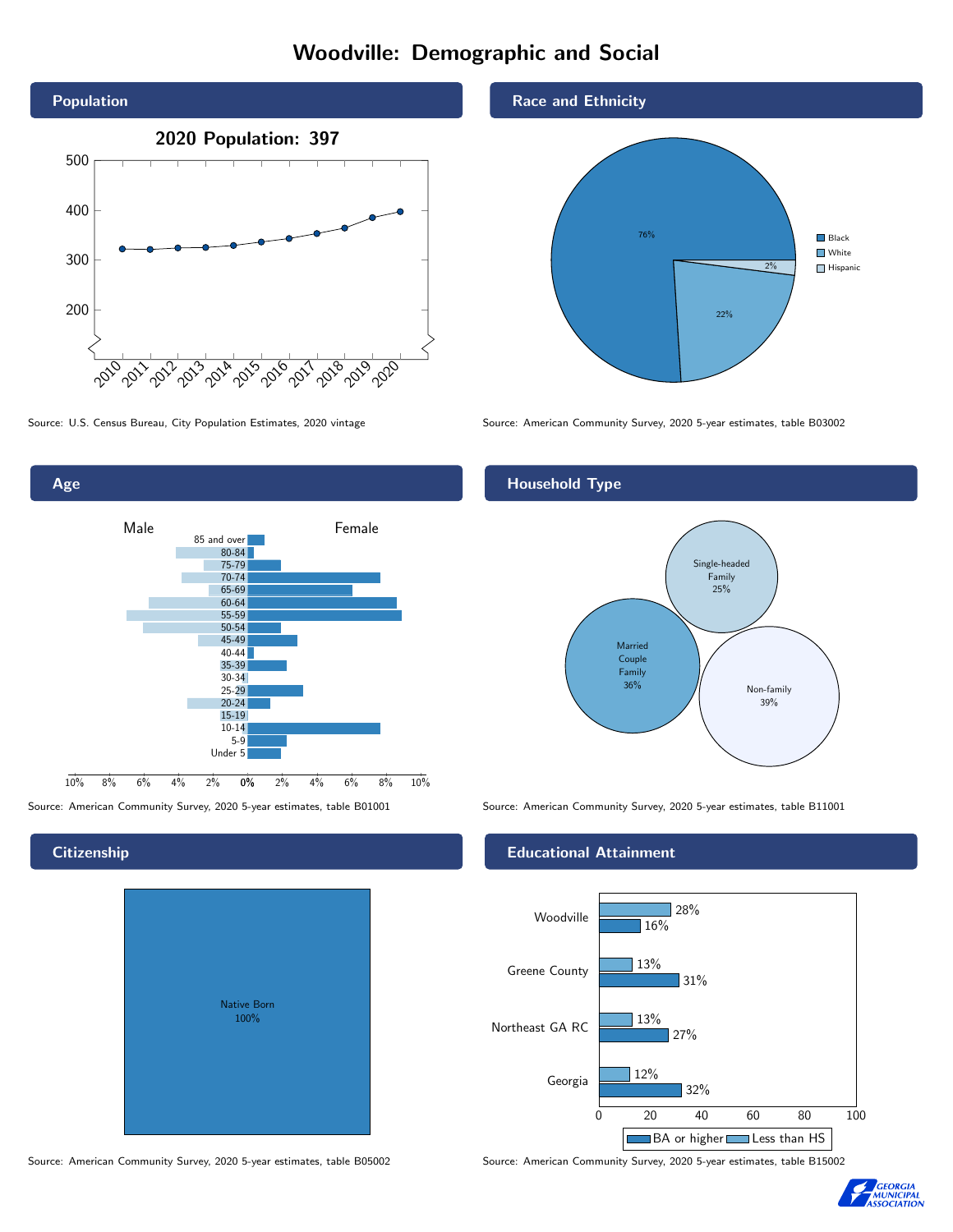# Woodville: Economic







Source: American Community Survey, 2020 5-year estimates, table B23001 Note: Unemployment rate is based upon the civilian labor force.

## Industry

| Agriculture, forestry, fishing and hunting, and mining      | $7\%$ |
|-------------------------------------------------------------|-------|
| Construction                                                | 2%    |
| Manufacturing                                               | 12%   |
| <b>Wholesale Trade</b>                                      | $0\%$ |
| Retail Trade                                                | 6%    |
| Transportation and warehousing, and utilities               | 18%   |
| Information                                                 | $1\%$ |
| Finance and insurance, real estate, rental, leasing         | 5%    |
| Professional, scientific, mgt, administrative, waste mgt    | $2\%$ |
| Educational services, and health care and social assistance | 30%   |
| Arts, entertainment, recreation, accommodation, food        | $2\%$ |
| service                                                     |       |
| Other services, except public administration                | 5%    |
| Public administration                                       | 10%   |

Source: American Community Survey, 2020 5-year estimates, table C24030



Source: American Community Survey, 2020 5-year estimates, tables B19013 and B19025 Source: American Community Survey, 2020 5-year estimates, table B17010



Source: American Community Survey, 2020 5-year estimates, table B28002 Source: American Community Survey, 2020 5-year estimates, table B18135

Poverty



# **Health Insurance**